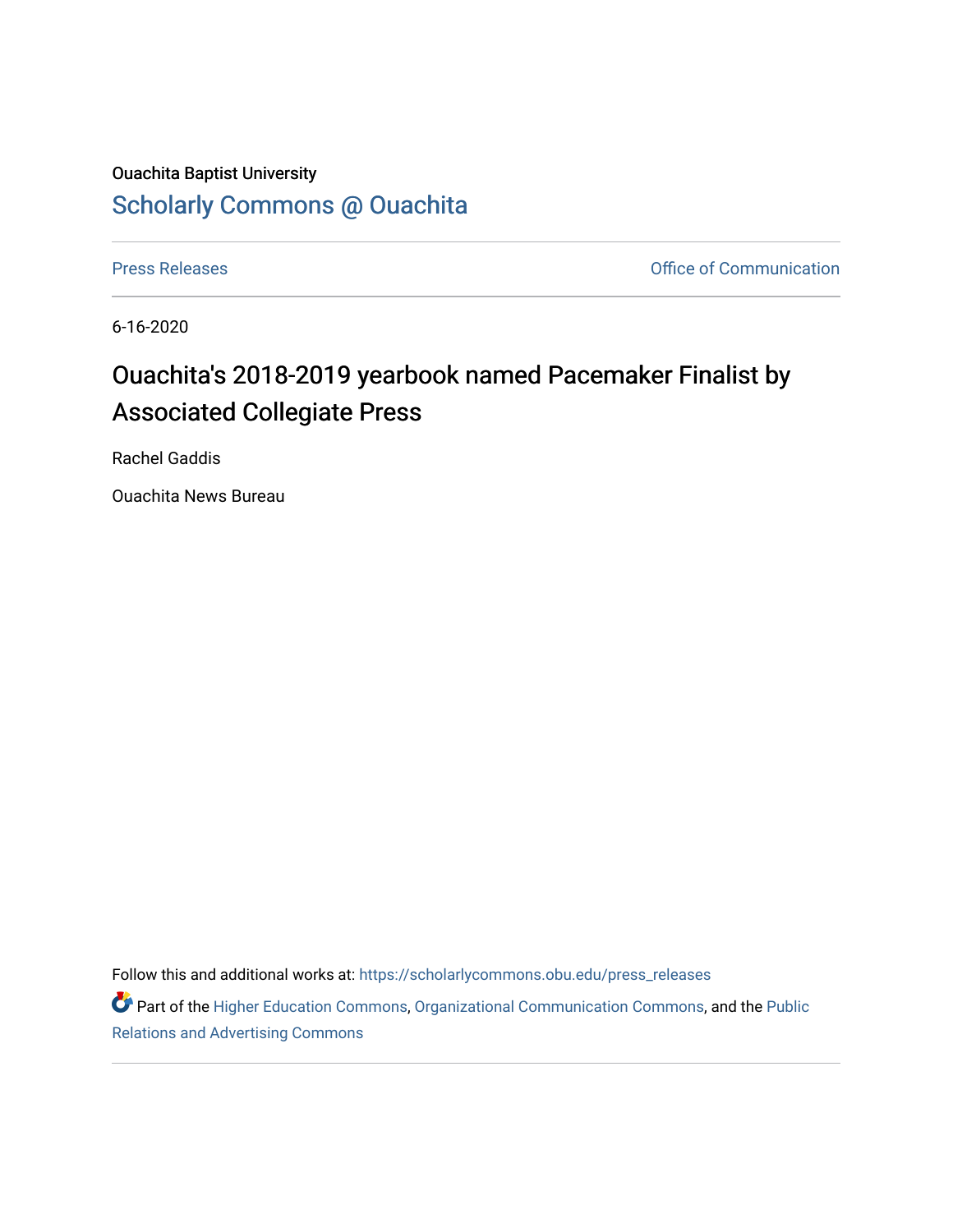

For immediate release

**Ouachita's 2018-2019 yearbook named Pacemaker Finalist by Associated Collegiate Press**



*By Rachel Gaddis*

June 16, 2020

For more information, contact OBU's news bureau at [newsbureau@obu.edu](mailto:newsbureau@obu.edu) or (870) 245-5208

ARKADELPHIA, Ark.— Ouachita Baptist University's *Ouachitonian* yearbook has been named a Pacemaker Finalist by the Associated Collegiate Press (ACP) for its 2018- 2019 edition, "Untold." The *Ouachitonian* is one of seven finalists from around the country to be eligible for the Pacemaker Award, which will be announced at the ACP and College Media Association's (CMA) National Collegiate Media Convention Oct. 21- 25, 2020, in Atlanta.